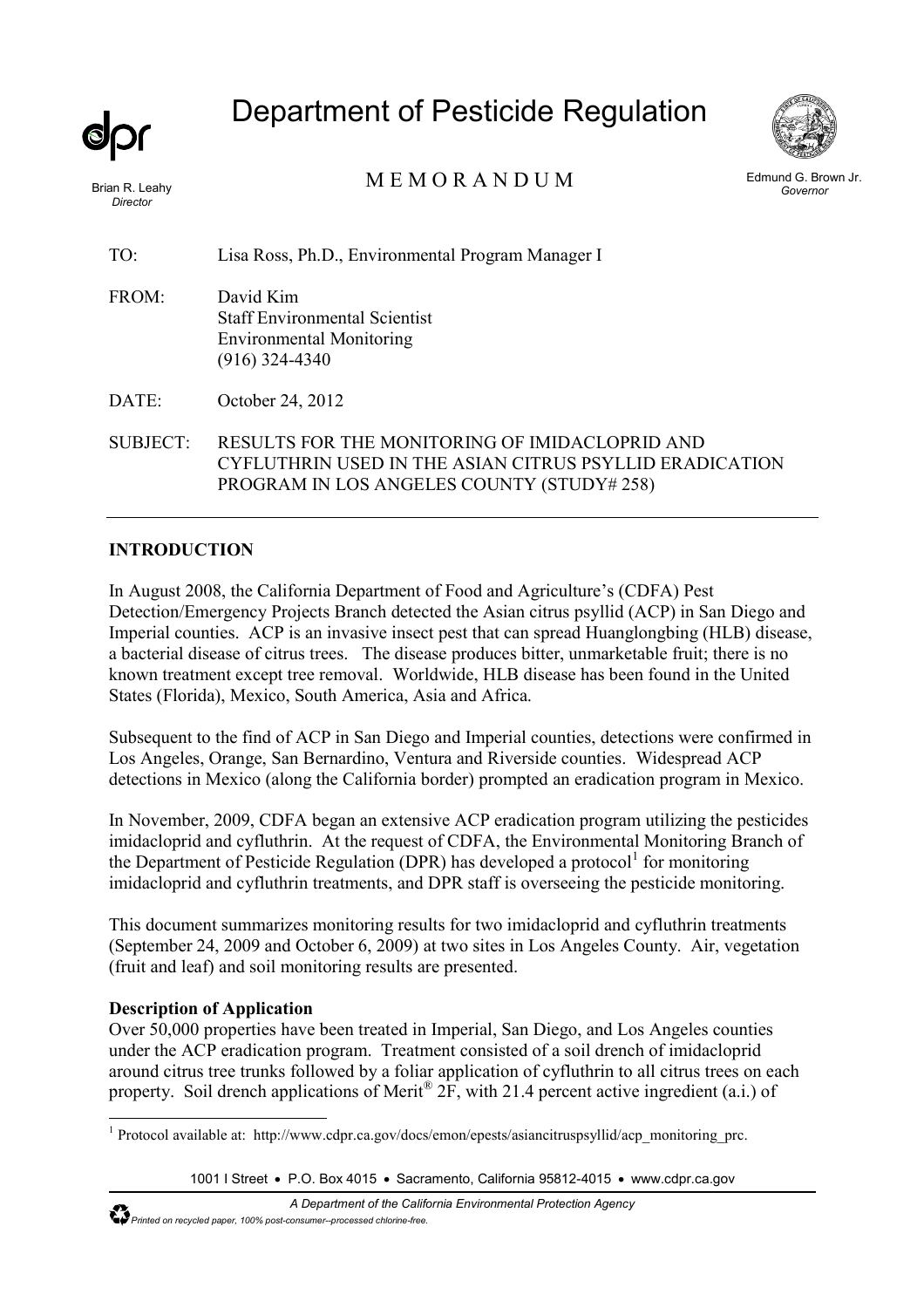imidacloprid<sup>2</sup>, were delivered at a dilution rate of 16 ounces per 100 gallons of water (two gallons per inch of trunk growth) through a Bean Spray Gun with a #10 tip attached to a 300 foot hose connected to the application truck tank. Foliar applications of Tempo<sup>®</sup> SC Ultra (Bayer), 11.8 percent a.i. of β-cyfluthrin, were made at a dilution rate of 2.2 ounces Tempo® SC Ultra per 100 gallons of water. The pesticide was delivered through a Wheaton® Treegun equipped with a #8 nozzle tip attached to a 300 foot hose connected to the application truck tank. All applications were performed or supervised by CDFA staff.

# **MATERIALS AND METHODS**

The materials and methods used for monitoring imidacloprid and cyfluthrin treatments in Los Angeles County are described below. Air, fruit and soil were sampled at various pesticide application intervals: pre-treatment (background), treatment, and post-treatment. The pesticide application tank was also sampled to establish pesticide concentrations at the time of treatment. Table 1 identifies the number of samples collected and analyzed for imidacloprid and cyfluthrin for each sampling medium at each treatment site. Table 2 identifies the analytical methods used for each sampling medium. All samples were analyzed by CDFA's Center for Analytical Chemistry.

# **Sampling Sites**

Two sampling sites were selected for Los Angeles County; these sites are identified as LA 1, located in the city of Los Angeles, and LA 5, in South El Monte (Figure 1).

# **Air Sampling**

All air samples were collected using XAD- 2 tubes (SKC# 226-30-02) and SKC air samplers (SKC# 224-PCXR8) calibrated at approximately 3 liters-per-minute. Air sampling equipment was located outdoors in an open area. Samples were collected at the following treatment intervals: 1) 12-18 hours prior to pesticide application; 2) the duration of the application plus one hour; and 3) the interval immediately following the application period sample (sample  $#2$ ), plus 24 hours. Samples were stored on dry ice until delivered to the laboratory for analysis.

# **Fruit Sampling**

Fruit samples were collected at the time of pesticide treatment if the fruit was ripe; this was done to confirm tolerances<sup>3</sup> were not exceeded. Each sample was a composite of multiple fruit samples collected from a single property or tree. Samples were collected at various intervals; background samples were collected prior to pesticide application, post-application samples were

<sup>&</sup>lt;sup>2</sup> The mention of commercial products, their source, or use in connection with this eradication project is not to be construed as an actual or implied endorsement of such products.

<sup>3</sup> In this context, the term *tolerances* refers to the United States Environmental Protection Agency limits placed on the amount of pesticide residue that can be left on foods marketed in the United States. For more information regarding pesticide tolerances, see http://www.epa.gov/opp00001/regulating/ tolerances.htm and http://www.epa.gov/opp00001/food/viewtols.htm.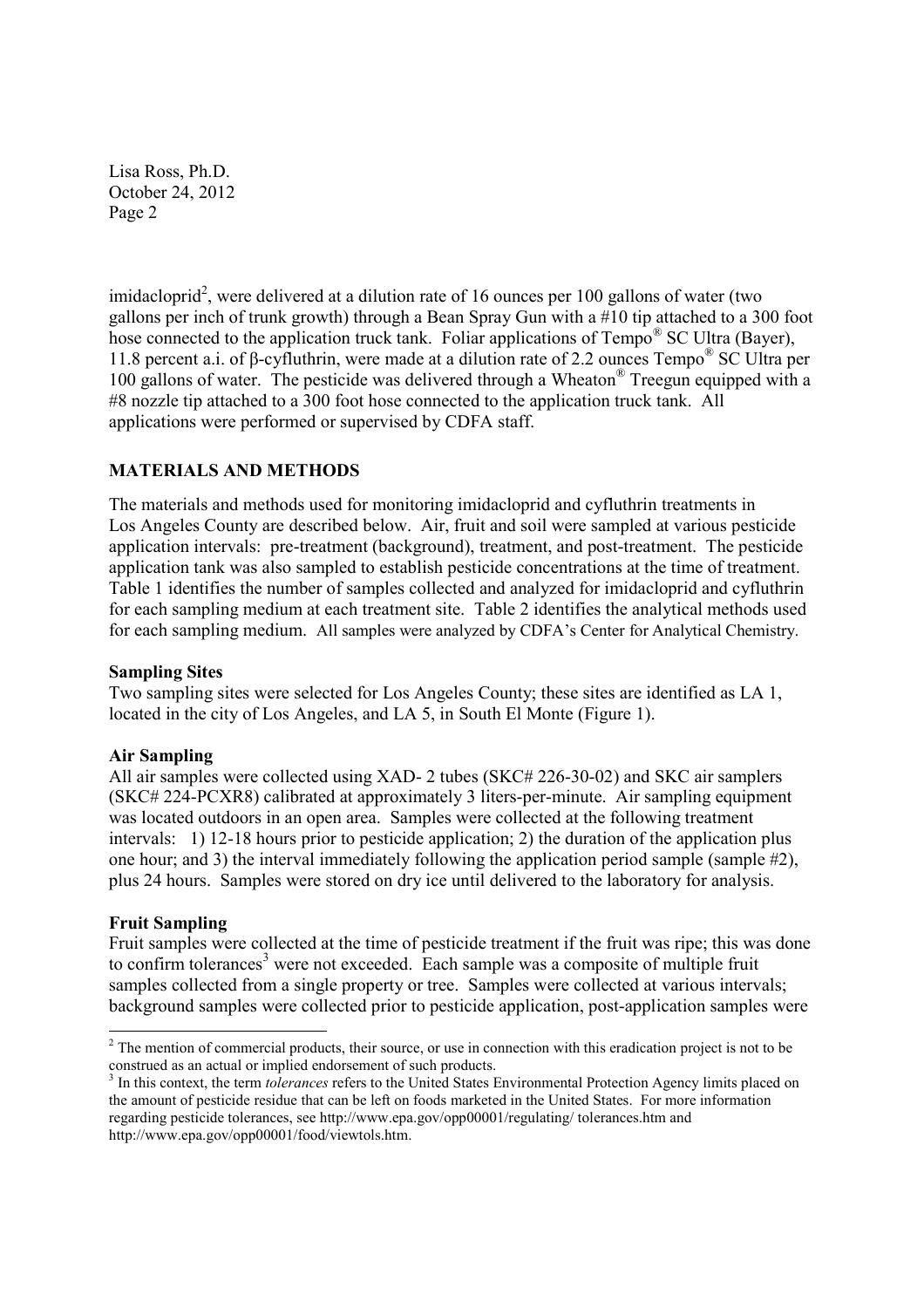collected when fruit was mature. All samples were collected in paper bags and stored on wet ice until delivered to the laboratory.

#### **Soil Sampling**

Soil was sampled at treatment sites to measure the concentration of imidacloprid and cyfluthrin in soil before and after treatment. Each soil core sample consisted of three randomly selected soil cores, taken to a depth of 1 inch. Cores were collected using a 2-1/2 inch (28.56 square centimeter  $[cm^2]$ ) diameter stainless steel tube and composited into one wide mouth Mason® jar with an aluminum foil lined lid. All samples were stored on dry ice (or frozen at -20°C) until delivered to the laboratory.

#### **Tank Mixture Sampling**

Tank mixtures were sampled to establish the concentration of imidacloprid and cyfluthrin in the spray material. Samples were collected from treatment spray guns during or immediately after treatment. Samples consisted of half filled 500 milliliter Nalgene® wide mouth bottles; each bottle was triple bagged and kept on wet ice or refrigerated until delivered to the laboratory.

#### **Quality Control**

No quality control samples were analyzed in conjunction with the sample analyses presented in this summary document.

# **RESULTS AND DISCUSSION**

#### **Air**

A total of 12 air samples were collected (Table 3). Three samples were collected for each pesticide at the LA 1 site for the September 24, 2009, treatment; similarly, three samples were collected for each pesticide at the LA 5 site for treatment date October 6, 2009. All samples contained no detectable amount of either imidacloprid or cyfluthrin in the pre-treatment, treatment and post-treatment samples; reporting limits were below the acute human health screening levels of 150 micrograms per cubic meter ( $\mu$ g/m<sup>3</sup>) for imidacloprid and 1.04  $\mu$ g/m<sup>3</sup> for cyfluthrin.

#### **Fruit Samples**

Fruit samples (orange rind and pulp) were collected only at the LA 1 site on treatment date September 24, 2009 (Table 4). For this site, two samples were collected and analyzed for imidacloprid: one pre-treatment and one 19-week post-treatment sample.<sup>4</sup> The reporting limit

<sup>4</sup> Complete fruit sample results for multiple sites in Los Angeles County are described in the July 29, 2011, memorandum from David Kim to Lisa Ross, subject line: *Preliminary results for the 2009-2010 fruit monitoring of imidacloprid and cyfluthrin used in the Asian citrus psyllid eradication program in Imperial, San Diego, and Los Angeles counties*. Memorandum available at

http://www.cdpr.ca.gov/docs/emon/epests/asiancitrispsyllid/acp\_fruit\_prelimin\_results\_july\_2011.pdf.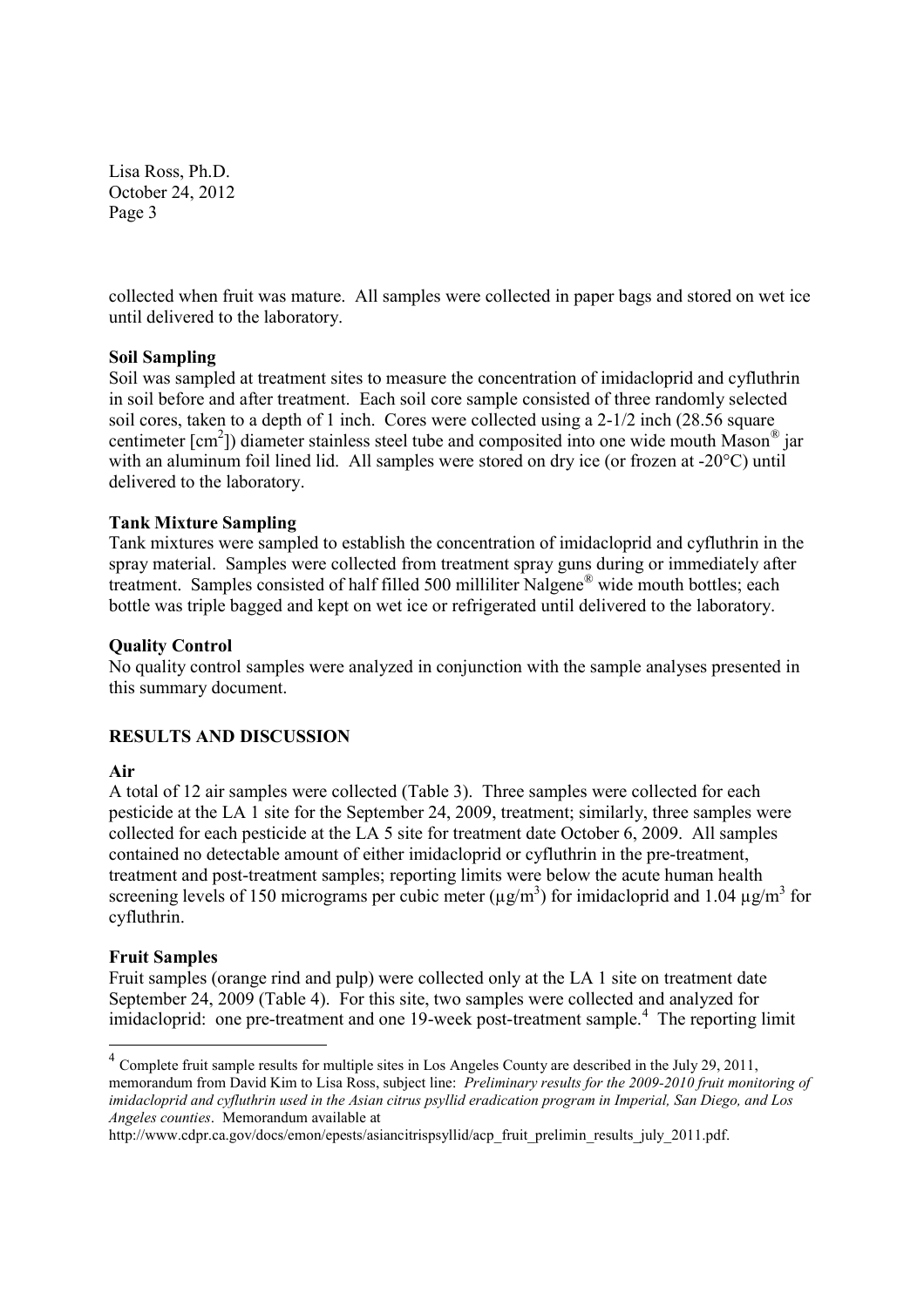for chemical analysis of imidacloprid in citrus was 0.01 parts per million (ppm). Both samples were reported as non-detect, therefore no fruit samples exceeded the United States Environmental Protection Agency (U.S. EPA) tolerances for imidacloprid on citrus of 0.70 ppm.

# **Soil Samples**

Soil samples were collected from both monitoring sites and analyzed for imidacloprid. Pretreatment samples exhibited no detections; samples taken post-treatment exhibited residue levels of 119 ppm for the September 24, 2009, treatment at LA 1 and 20.7 ppm for the October 6, 2009, treatment at LA 5 (Table 5).

# **Tank Mix**

Tank samples averaged concentrations of 0.026 and 0.0014 percent a.i. of imidacloprid and cyfluthrin, respectively (Table 6). Theoretical calculation of percent a.i. was 0.027 percent imidacloprid and 0.0020 percent cyfluthrin.

# **CONCLUSION**

Imidacloprid and cyfluthrin monitoring in Los Angeles County for treatments on September 24, 2009 and October 6, 2009, yielded the following results.

- Pre-treatment, treatment and post-treatment air samples from treatment sites LA 1 and LA 5 contained no detected residues of imidacloprid or cyfluthrin.
- No fruit samples exceeded U.S. EPA tolerances for citrus. Whole fruit samples (orange rind and pulp) collected from treatment site LA 1 analyzed for imidacloprid contained no detected residues for the September 24, 2009, pre-treatment sample and 19-week posttreatment samples collected at maturity.
- Soil samples taken during the two imidacloprid treatments yielded 119 ppm at LA 1 for the September 24, 2009, treatment and 20.7 ppm at LA 5 for the October 6, 2009, treatment.
- Tank samples taken at LA 1 and LA 5 over the two treatment periods for imidacloprid yielded an average concentration of 0.026 percent a.i.; the theoretical calculation of the concentration was 0.027 percent.
- Tank samples taken at LA 1 and LA 5 over the two treatment periods for cyfluthrin yielded an average concentration of 0.0014 percent a.i.; the theoretical calculation of the concentration was 0.0020 percent.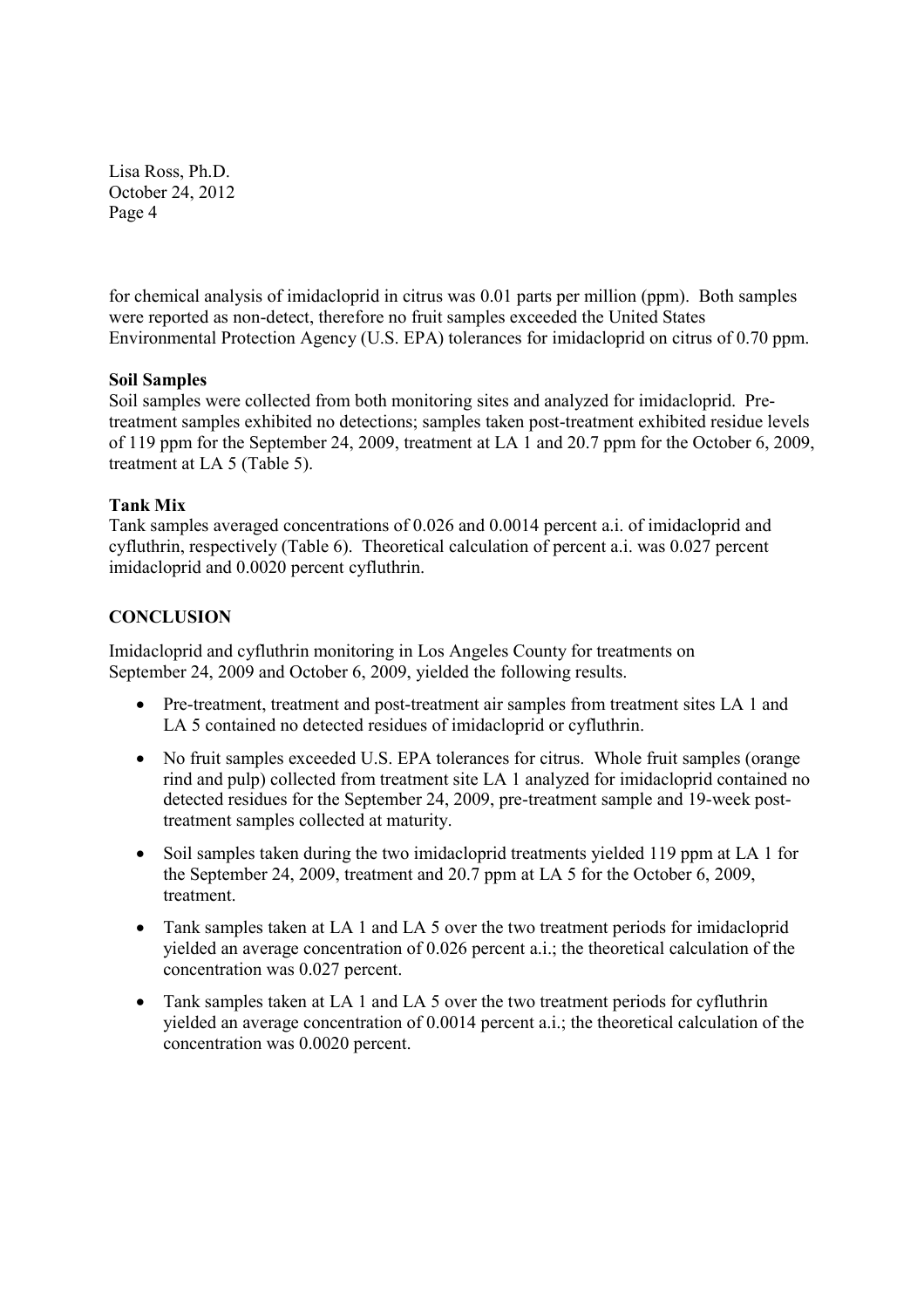| <b>Sampling Medium</b> | <b>Treatment Site</b> | <b>Number of Samples Taken</b><br>for Each Pesticide |            |  |
|------------------------|-----------------------|------------------------------------------------------|------------|--|
|                        |                       | Imidacloprid                                         | Cyfluthrin |  |
| Air                    | LA <sub>1</sub>       |                                                      |            |  |
|                        | LA $5$                |                                                      |            |  |
| Fruit                  | LA <sub>1</sub>       | $\mathcal{D}$                                        |            |  |
|                        | LA $5$                |                                                      |            |  |
| Soil                   | LA <sub>1</sub>       | $\mathcal{D}$                                        |            |  |
|                        | LA $5$                | 2                                                    |            |  |
| <b>Tank Mixture</b>    | LA <sub>1</sub>       |                                                      |            |  |
|                        | LA <sub>5</sub>       | ↑                                                    |            |  |

**Table 1.** Number of samples collected in Los Angeles County for imidacloprid and cyfluthrin in air, fruit, soil and the application tank.

**Table 2.** Analytical methods used for imidacloprid and cyfluthrin in all sampling media. Reporting limits presented in micrograms per cubic meter  $(\mu g/m^3)$ , parts per million (ppm) and percent.

|                        | Imidacloprid                                                |                               | <b>Cyfluthrin</b>           |                          |
|------------------------|-------------------------------------------------------------|-------------------------------|-----------------------------|--------------------------|
| <b>Sampling Medium</b> | Analytical<br><b>Method</b>                                 | <b>Reporting Limit</b>        | Analytical<br><b>Method</b> | <b>Reporting Limit</b>   |
| Air                    | $^{\ddagger}$ EM 12.3                                       | $10.01 - 0.09 \text{ µg/m}^3$ | EM 16.0<br>(Modified)       | $1 - 0.9 \text{ µg/m}^3$ |
| Fruit                  | $\text{t}$ <sup>††</sup> EM 12.5<br>PDP-SM-1<br>$RES-SM-11$ | $0.01$ ppm                    | No Samples                  | No Samples               |
| Soil                   | EM 12.6                                                     | $0.01$ ppm                    | No Samples                  | No Samples               |
| <b>Tank Mixture</b>    | <b>HPLC</b>                                                 | Percent                       | <b>HPLC</b>                 | Percent                  |

**‡** Protocols for analytical methods available at: http://www.cdpr.ca.gov/docs/emon/pubs/em\_methd\_main.htm

**††** List of all analytical methods used for fruit analysis during 2009-2010 monitoring

<sup>&</sup>lt;sup>†</sup> The reporting limit for air samples varies from 0.01 to 0.09  $\mu$ g/m<sup>3</sup> for imidacloprid and from 0.1 to 0.9  $\mu$ g/m<sup>3</sup> for cyfluthrin due to the variation in sample collection duration (sample volume)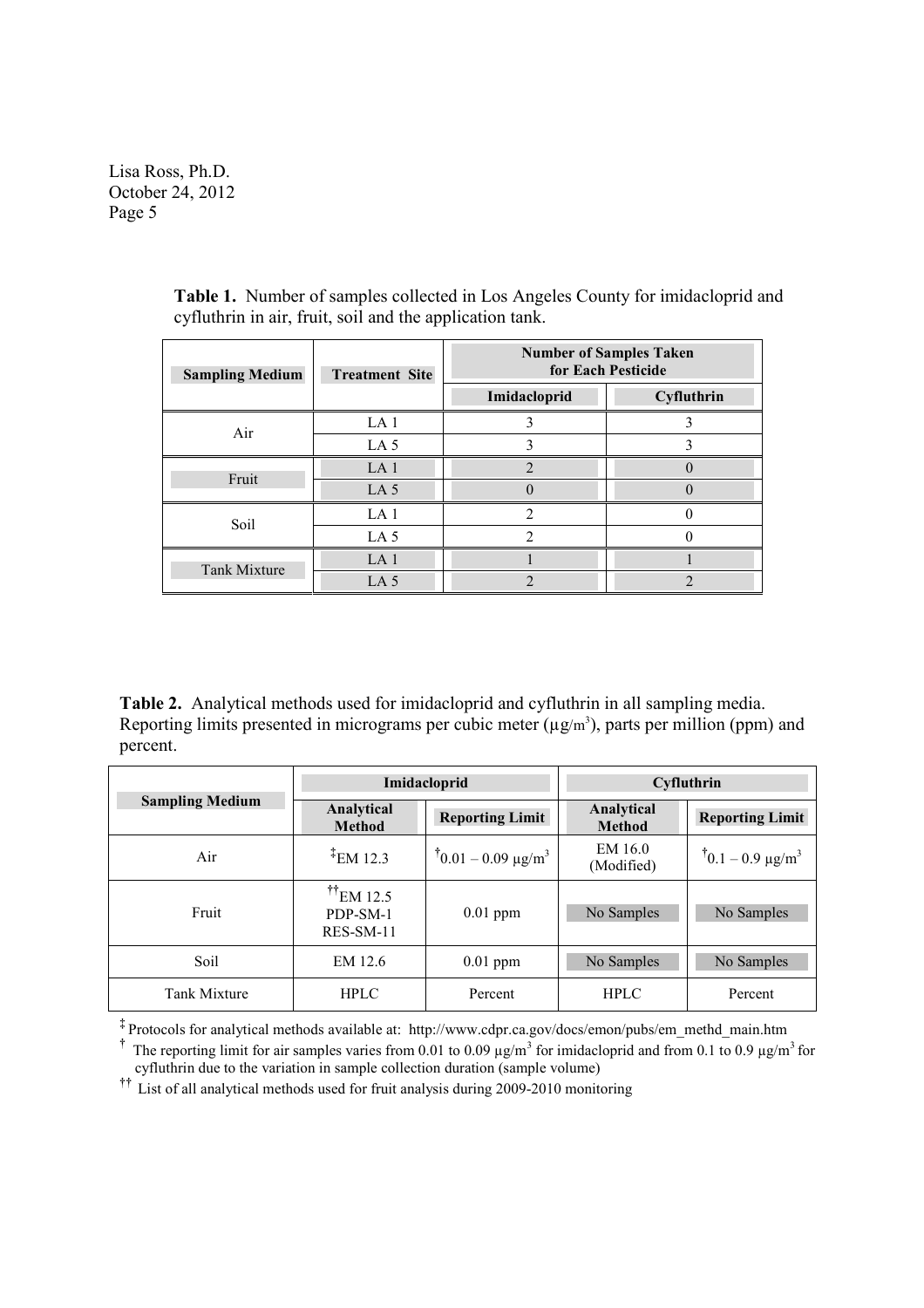**Table 3.** Results of air sampling for imidacloprid and cyfluthrin from two sites in Los Angeles County for treatments on September 24, 2009 and October 6, 2009. Results are reported in micrograms per cubic meter  $(\mu g/m^3)$ .

| <b>DPR</b> Sample<br><b>Number</b> |      | Treatment<br><b>Site</b> | <b>Sample Date</b>               | <b>Sample Type</b> | <b>Amount</b><br><b>Detected</b><br>$(\mu g/m^3)$ | <b>Reporting</b><br>Limit<br>$(\mu g/m^3)$ |
|------------------------------------|------|--------------------------|----------------------------------|--------------------|---------------------------------------------------|--------------------------------------------|
|                                    | 0330 | LA 1                     | $09/23 - 24/09$<br>Pre-Treatment |                    | <sup>i</sup> ND                                   | 0.09                                       |
|                                    | 0201 | LA 1                     | 09/24/09                         | Treatment          | N <sub>D</sub>                                    | 0.01                                       |
| Imidacloprid                       | 0326 | LA <sub>1</sub>          | $09/24 - 25/09$                  | Post-Treatment     | N <sub>D</sub>                                    | 0.01                                       |
|                                    | 0354 | LA $5$                   | 10/05-06/09                      | Pre-Treatment      | N <sub>D</sub>                                    | 0.03                                       |
|                                    | 0359 | LA $5$                   | 10/06/09                         | Treatment          | N <sub>D</sub>                                    | 0.01                                       |
|                                    | 0357 | LA 5                     | 10/06-07/09                      | Post-Treatment     | ND                                                | 0.09                                       |
|                                    | 0334 | LA <sub>1</sub>          | 09/23-24/09                      | Pre-Treatment      | ND                                                | 0.9                                        |
|                                    | 0327 | LA 1                     | 09/24/09                         | Treatment          | ND                                                | 0.1                                        |
|                                    | 0333 | LA 1                     | $09/24 - 25/09$                  | Post-Treatment     | ND                                                | 0.1                                        |
| Cyfluthrin                         | 0355 | LA $5$                   | 10/05-06/09                      | Pre-Treatment      | ND                                                | 0.1                                        |
|                                    | 0358 | LA $5$                   | 10/06/09                         | Treatment          | ND                                                | 0.1                                        |
|                                    | 0356 | LA $5$                   | 10/06-07/09                      | Post-Treatment     | ND                                                | 0.9                                        |

**†** Not detected; concentration below the reporting limit

**Table 4.** Results of whole fruit (orange rind and pulp) samples from the LA 1 site analyzed for imidacloprid. Results are presented in parts per million (ppm).

| <b>Treatment</b><br>Date | <b>Treatment</b><br><b>Site</b> | <b>Sample Date</b> | <b>Weeks After</b><br><b>Treatment</b> | Amount<br><b>Detected</b><br>(ppm) | <b>Reporting</b><br>Limit<br>(ppm) | <b>U.S. EPA</b><br><b>Tolerance</b><br>(ppm) |
|--------------------------|---------------------------------|--------------------|----------------------------------------|------------------------------------|------------------------------------|----------------------------------------------|
| 09/24/09                 | LA 1                            | 09/24/2009         | Background                             | ND                                 | 0.01                               | 0.70                                         |
| 09/24/09                 | . a 1                           | 02/08/2010         |                                        | ND                                 |                                    |                                              |

**†** Not detected; concentration below the reporting limit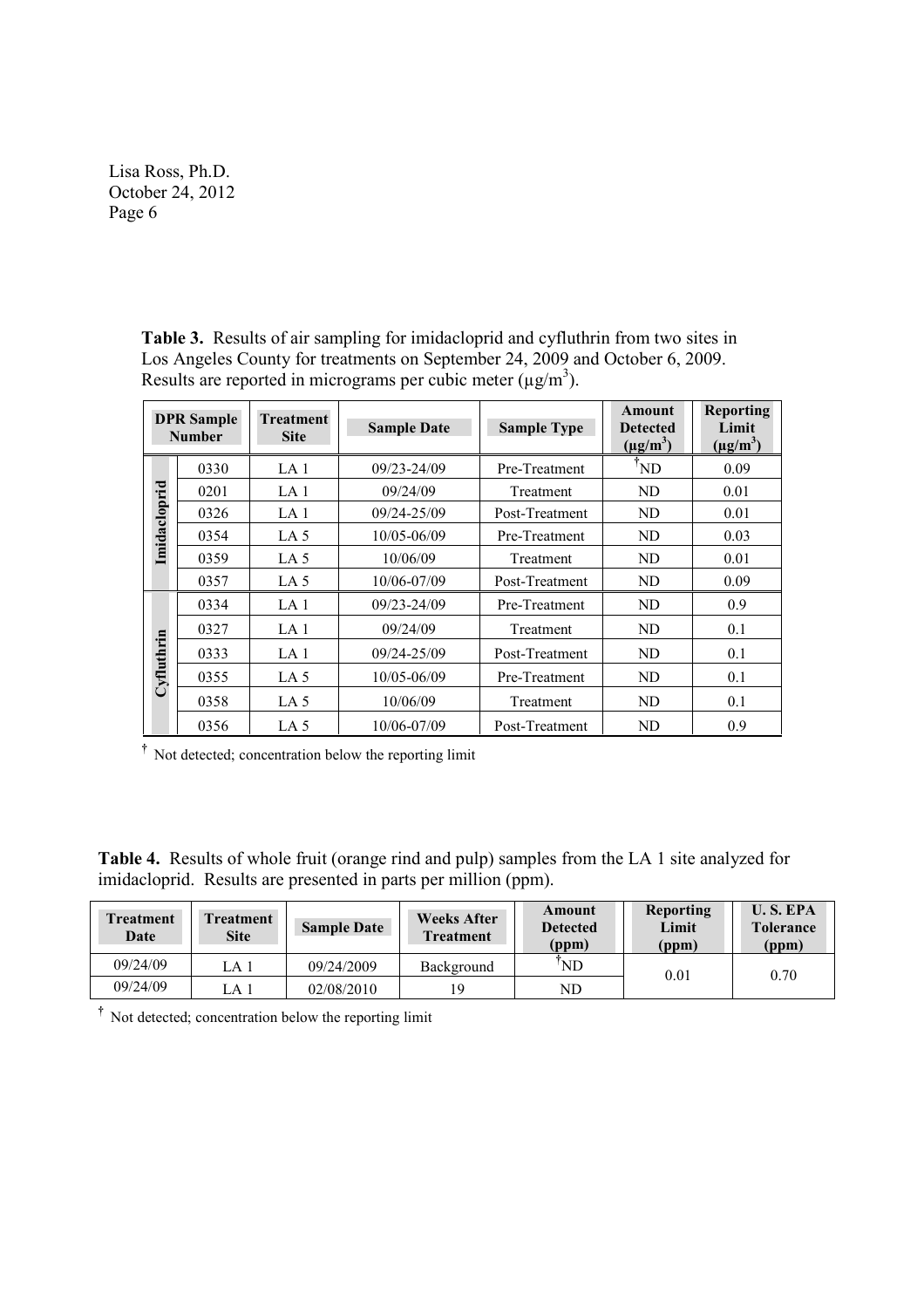> **Table 5.** Results of soil sampling for imidacloprid from two sites in Los Angeles County for treatments on September 24, 2009 and October 6, 2009. Results are presented in parts per million (ppm).

| <b>DPR</b><br><b>Sample</b><br><b>Number</b> | <b>Treatment</b><br><b>Site</b> | <b>Sample Date</b> | <b>Sample Type</b> | Amount<br><b>Detected</b><br>(ppm) | <b>Reporting</b><br>Limit<br>(ppm) |
|----------------------------------------------|---------------------------------|--------------------|--------------------|------------------------------------|------------------------------------|
| 0336                                         | LA <sub>1</sub>                 | 09/24/09           | Pre-Treatment      | <b>ND</b>                          |                                    |
| 0340                                         | LA 1                            | 09/24/09           | Post-Treatment     | 119                                | 0.01                               |
| 0346                                         | LA 5                            | 10/06/09           | Pre-Treatment      | ND                                 |                                    |
| 0343                                         | LA 5                            | 10/06/09           | Post-Treatment     | 20.7                               |                                    |

**†** Not detected; concentration below the reporting limit

**Table 6.** Results of tank sampling for imidacloprid and cyfluthrin for treatments on September 24, 2009 and October 6, 2009 in Los Angeles County.

|              | <b>DPR</b><br><b>Sample</b><br><b>Number</b> | <b>Treatment</b><br><b>Site</b> | <b>Tank Serial</b><br><b>Number</b> | <b>Tank Sample</b><br>Date | <b>Amount Detected</b><br>(Percent) | Average<br>Concentration<br>(Percent) |
|--------------|----------------------------------------------|---------------------------------|-------------------------------------|----------------------------|-------------------------------------|---------------------------------------|
|              | 0211                                         | LA <sub>1</sub>                 | Tank 1:8L18569                      | 09/24/09                   | 0.024                               |                                       |
| Imidacloprid | 0372                                         | LA $5$                          | 1609404                             | 10/06/09                   | 0.031                               | 0.026                                 |
|              | 0375                                         | LA <sub>5</sub>                 | 1682711                             | 10/06/09                   | 0.022                               |                                       |
|              | 0214                                         | LA <sub>1</sub>                 | Tank 2:8L18569                      | 09/24/09                   | 0.0014                              |                                       |
| Cyfluthrin   | 0371                                         | LA $5$                          | 1665855                             | 10/06/09                   | 0.0011                              | 0.0014                                |
|              | 0374                                         | LA $5$                          | 1706297                             | 10/06/09                   | 0.0016                              |                                       |